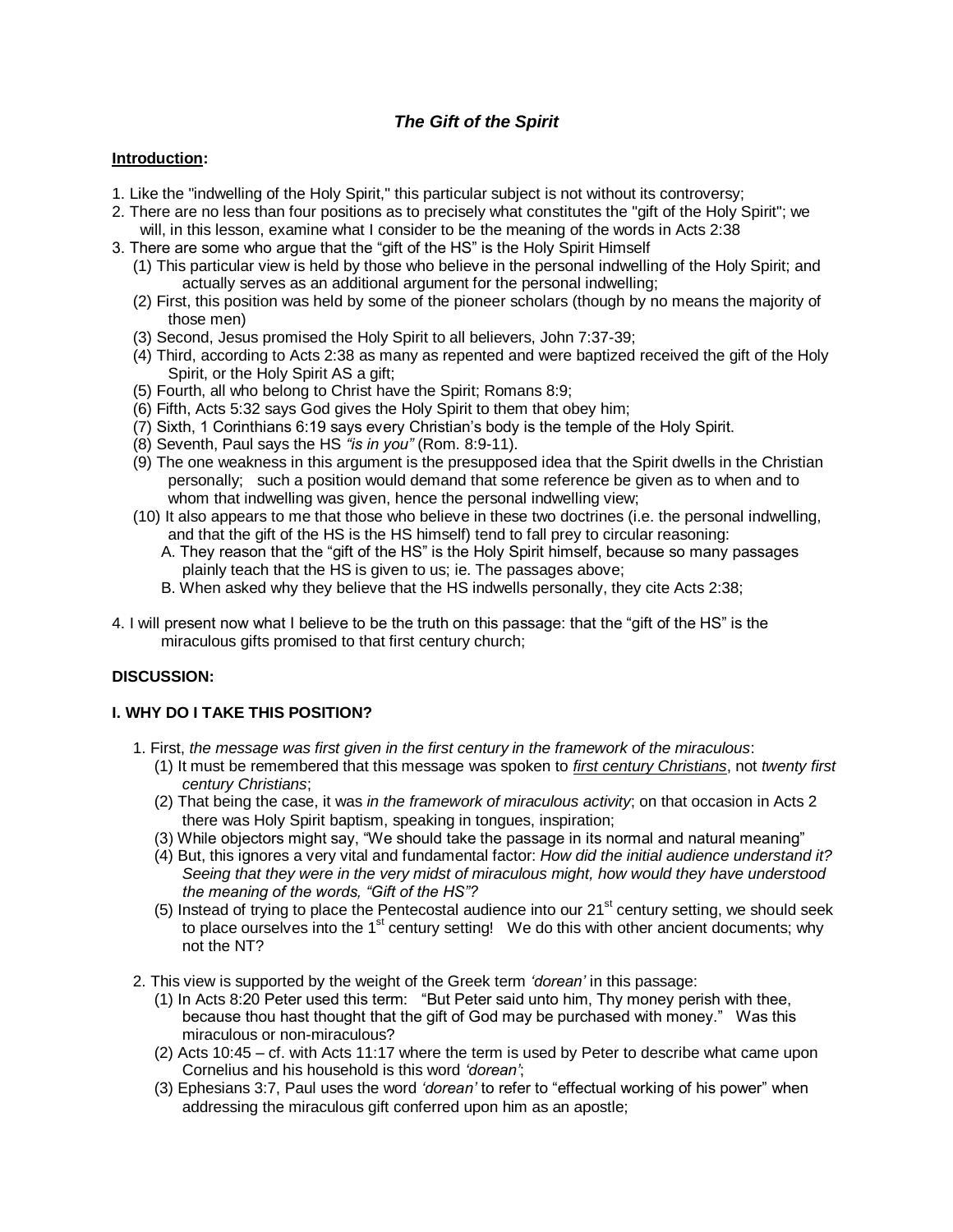- (4) Ephesians 4:7 this same term is used to refer to the miraculous gifts given unto men;
- (5) It is amazing that in all of these passages where the word *'dorean'* is used it is miraculous, *with the lone exception of Acts 2:38 where some think it refers to the ordinary, non-miraculous gift*;
- 3. The expression "gift of the Holy Spirit" appears only twice in the NT:
	- (1) Acts 10:45 in the household of Cornelius;
	- (2) Acts 2:38 at Pentecost
	- (3) Notice: both instances were surrounded by the miraculous; both passages speak of the first time the gospel was offered to each class of individuals – Acts 2 to Jews; Acts 10 to Gentiles; in both instances Peter uses the same words to describe something specific;
	- (4) Yet, we are to believe that one was the *miraculous* while the other was *non-miraculous*?
- 4. The weight of the word *receive:*
	- (1) Peter uses the word "receive" in Acts 2:38;
	- (2) Yet, "receive" is used with frequency in the NT where miraculous activity involving the HS is evident;
	- (3) Jesus used the word in John 7:39 (which in my estimation, is a promise of the HS, not some "ordinary" gift of the HS); the same Greek word, *'lambano'* translates our English "receive"
	- (4) John 20:22 uses the word, both Greek and English;
	- (5) Acts 8:15-17, a passage with an obvious miraculous setting;
	- (6) Acts 10:47, again the word is used in reference to miraculous activity;
	- (7) Acts 19:2, when Paul asked, "received he the HS" the same word appears;
	- (8) Galatians 3:2, a passage that clearly refers to the miraculous powers, the same word, *lambano'* is used;
	- (9) 1 John 2:27, the same Greek word appears;
	- (10) The point is this: Since "receive" (or *'lambano'*) is used to convey instances in the original text where the miraculous was received, it seems highly conclusive that such is the significance in Acts 2:38.
	- (11) In a search with ESword, every instance where *'lambano'* is used in connection with the words *Holy Spirit,* the context is always miraculous, *unless Acts 2:38 is an exception;*
- 5. Finally, *the fact that all twelve of the apostles were there and could thus impart this power to the new disciples*:
	- (1) Here were people assembled from the four corners of the world;
	- (2) Soon, they would be returning to their homes (it should be noted that when we get to Acts 8, that it took the persecution to "scatter" the disciples)
	- (3) When they left, they would not all be able to take an apostle with them;
	- (4) Seeing that the miracles were designed to confirm the word, it seems more advantageous that these new Christians be provided the miraculous gifts *before* they left Jerusalem than it would be for the apostles to travel far and wide *after* they had left.
	- (5) As to why none but the apostles had the miraculous gifts prior to Acts 7, it may have been due to several factors:
		- A. The apostles may have deemed it important to give due consideration as to precisely *whom* these gifts would be bestowed;
		- B. IT may be that the gifts were not given until it was known certain ones would be going forth to preach the word (cf. Stephen, Phillip, etc);
		- C. Seeing that there were certain offices that possessed these gifts (cf. Eph. 4:7-14), it is reasonable that there would be a period of time between the *promise* in Acts 2 and the actual bestowal of those gifts in Acts 7 and following;
	- (6) If someone argues that the task of "laying on of hands" by twelve apostles for nearly 3,000 new Christians would prove a laborious task, we would respond, "How much more difficult would it have been for these apostles to lay there hands on these new disciples after they had returned to their home land to preach? Also, 12 men, working six hours a day, and